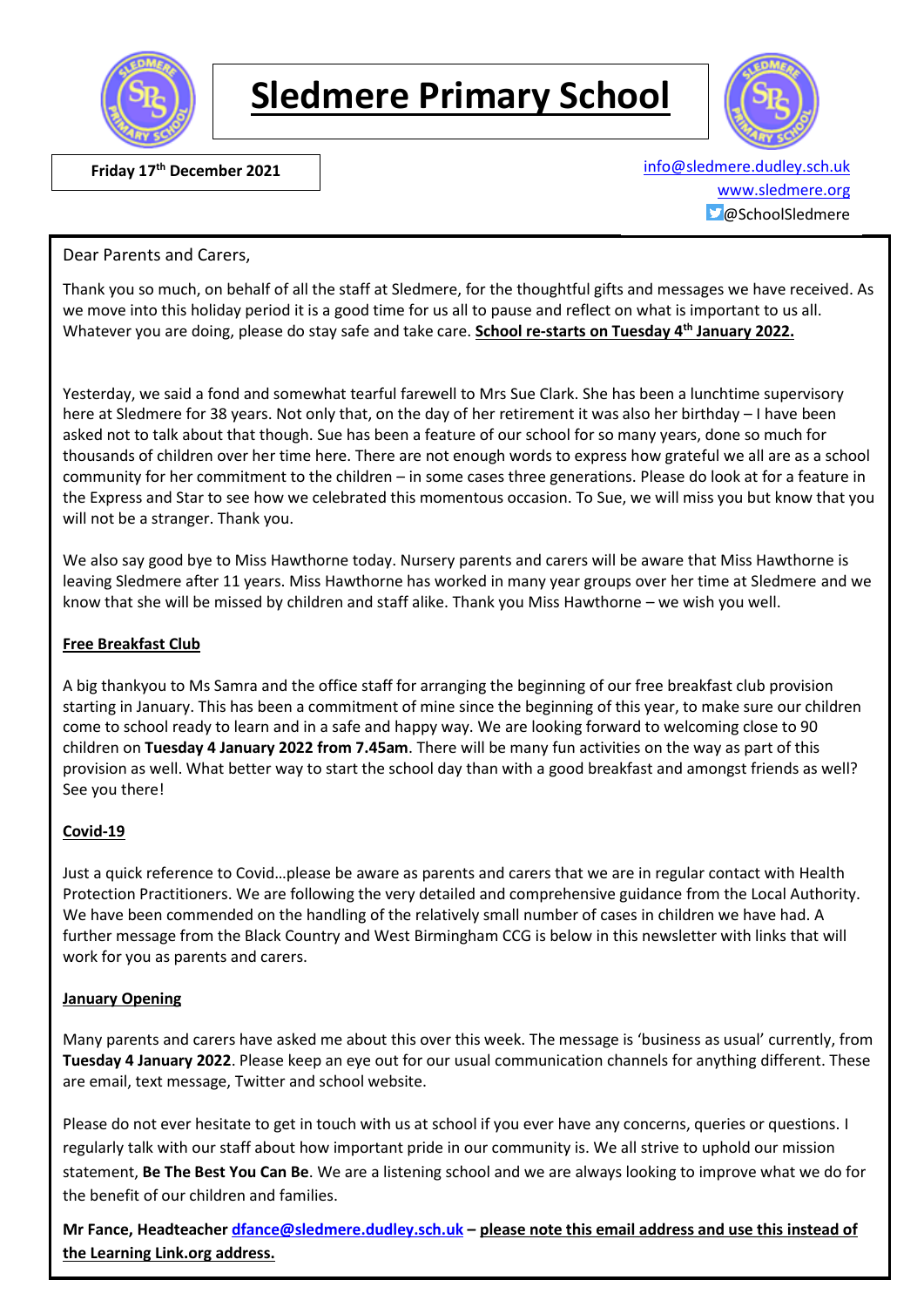



### **Learners of the Week!** *Nursery* **London: Tiffany Cordos and Carter Underhill** *Reception* **Cardiff: Stevie Cooper and Archie Billingham Belfast: Adam Bhayat and Maheeha Hussain Edinburgh: Ayat Shahid and Adam Khan** *Year 1* **Paris: Nazeer Kabudu and Anabia Khurshid Rome: Aysha Rafi and Farhan Iqbal Madrid: Haniya Ahmed and Charlie Raybould** *Year 2* **Barcelona: Amelia B and Scirocco Wilkins Berlin: Mahnoor Qayyum and Ayaan Rafiq Budapest: Subhan Iqbal and Humaira Musarath** *Year 3* **Beijing: Uzair Khan and Halimah Idrees Tokyo: Tamuka Dune and Areesha Mir Singapore: Darcie Wilkinson and Riley Roper** *Year 4* **Doha: Lexi Stevens and Zuhaib Imran Abu Dhabi: Hassan Imran and Isobel Howells Dubai: Essa Basharat and Hailey Hutchinson** *Year 5* **Toronto: Jenson-louie Dale and Kelsey Flavell Chicago: Connor Raybould and Alysha Khan Boston: Craig Martin and Areeba Imran** *Year 6* **Brasilia: Bryan Kerchev and Ayah Salam Lima: Evie Small and Kaden O'Driscoll Santiago: Amy Goddard and Iman Hussain**

These are the pupils selected this week in recognition of our school values... **Respect, Responsibility, Kindness, Perseverance, Confidence, Resilience**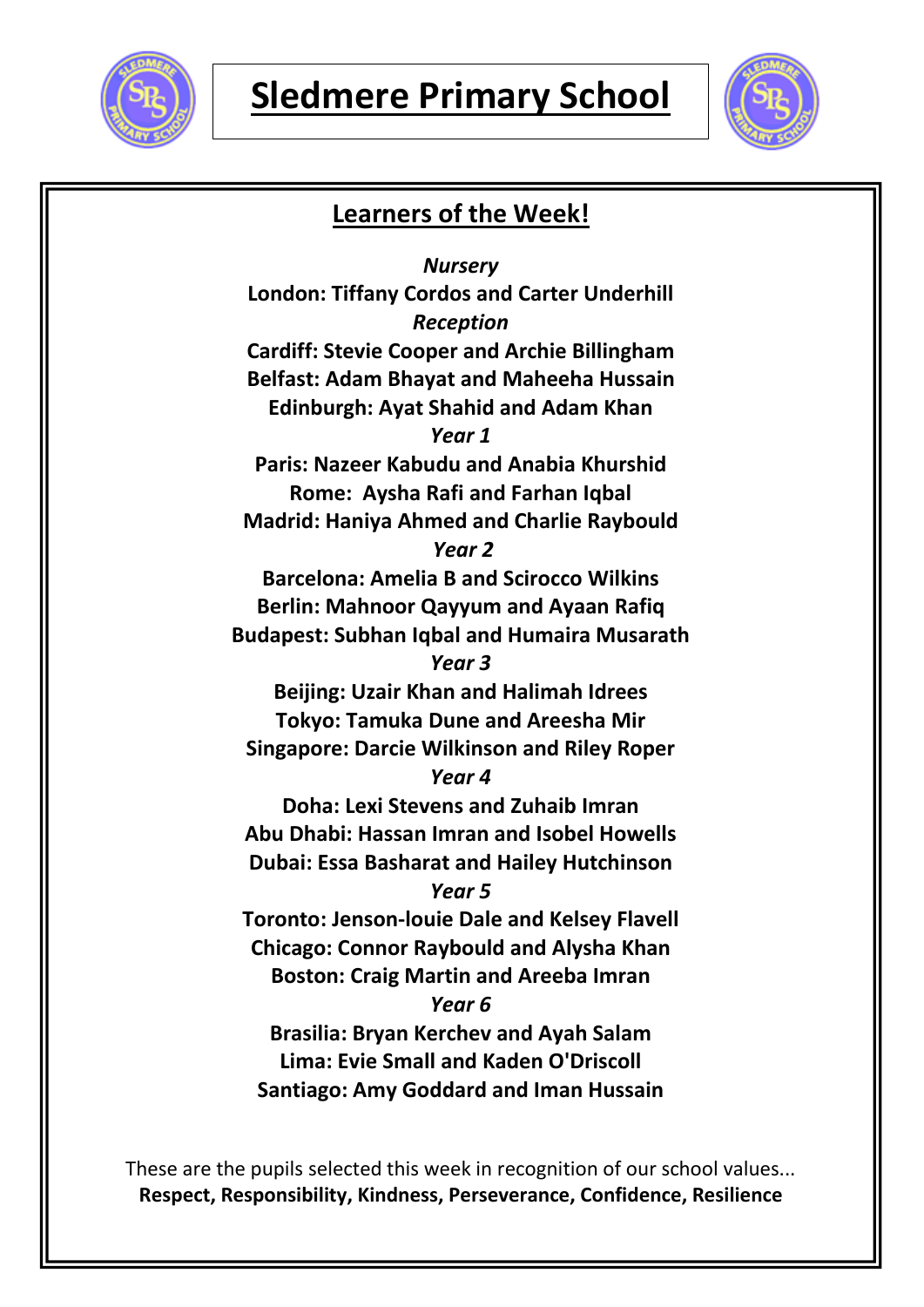



### **Messages from the School Office**

- Applications for **September 2022 Reception places** need to be made by the **15th of January**.
- Swimming lessons for Doha and Singapore classes will start at the end of January, dates to follow.
- We still have outstanding chromebooks to be returned, if you still have one please return to school office as soon as possible.
- Please remember to leave a voice message on the school phone line, if your child is unable to attend school. **01384 818 425**

## **Covid Jabs**

Dear Parents,

The NHS is encouraging everyone eligible for their first, second or COVID-19 booster jab to walk-in and 'grab a jab' this weekend, to protect themselves and help make the Christmas period safer for us all.

There are 100 sites across the Black Country and West Birmingham, all are offering first, second and booster doses for adults aged 18 and over, as well as vaccines for 12-15-year-olds.

Appointments can be booked online via the **[National](https://www.nhs.uk/conditions/coronavirus-covid-19/coronavirus-vaccination/book-coronavirus-vaccination/) Booking System**, or by calling 119.

Walk-in appointments are also available at a number of vaccination sites across the area including Tipton Sports Academy in Sandwell, The Saddlers Vaccination Centre in Walsall, the Cardiac Rehab Gym at City Hospital and the Mander Vaccination Centre in Wolverhampton.

More information is available [here](https://www.blackcountryandwestbirmccg.nhs.uk/your-health-services/health-advice/covid-19-vaccination)

**Black Country and West Birmingham CCG**

Many happy returns to all these children, who will celebrate their birthday over the next two weeks.

We wish you all the best for future health, success and happiness!

### *Happy Birthday to …*

*Khamari-Jax Parker Alfie Byrne Eesa Habib Maneeha Hussain Isabella-Rose Hall Poppy Seymour-Morris Yousaf Khurram Zayn Khan Hailey Hutchinson David Kaziboni Khadijah Khan Joseph Ballinger Finley Jackson Mahrosh Nazim Harry Bailey-Parfitt Samuel Price Usman Sadaqat Eilya Akam Leighton Lovett Malaikah Shazadi Umar Ali Sarah Habib Lorenzo Richards*